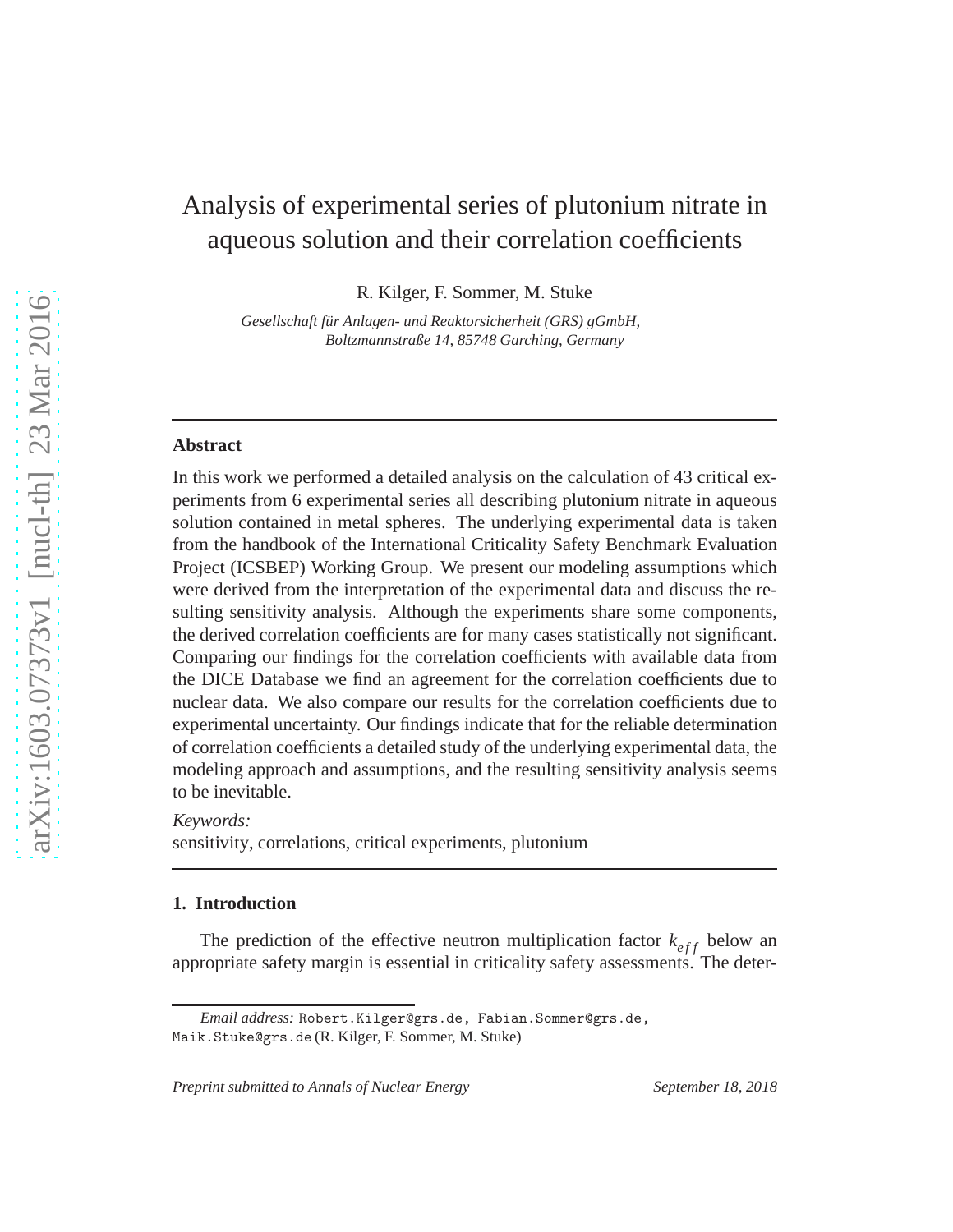mination of  $k_{eff}$  values and the resulting safety margins are performed by using validated calculation methods with validated computer codes, so called criticality codes, e.g. within the SCALE package [\[1](#page-17-0)], used in this work. To validate a code, suitable critical benchmark experiments performed in various laboratories around the world are modeled and calculated. A large evaluated set of critical experiments is documented in the International Handbook of Evaluated Criticality Safety Benchmark Experiments (ICSBEP) [\[2\]](#page-17-1). The experiments are mostly conducted in series, sharing some components, e.g. tanks, fuel rods or solutions. This can lead to significant correlations between experiments which in some cases have to be considered when determining safety margins [\[3](#page-17-2), [4](#page-17-3), [5,](#page-17-4) [6,](#page-17-5) [7](#page-18-0)]. One possibility to quantify the degree of linearity between two quantities *X* and *Y* (e.g. two  $k_{eff}$ values) is the Pearson correlation coefficient:

$$
corr(X,Y) = \frac{cov(X,Y)}{\sigma(X)\sigma(Y)}\tag{1}
$$

with 
$$
cov(X,Y) = (X - [X]) \times (Y - [Y])
$$
 (2)

 $\sigma(X)$  is the standard deviation and [X] the expectation value of X. The Pearson correlation coefficient is defined in the interval  $[-1,1]$  and does not account for non-linear relations between the two values. Note, that TSUNAMI's *c<sup>k</sup>* is defined the same way, using uncertainties in the nuclear data.

In this paper we use the definition that the correlation between  $k_{eff}$  and a varied parameter is called the sensitivity of  $k_{eff}$  on the varied parameter.

The work presented in this paper was motivated by recent contributions of our group to a Benchmark defined by the Expert Group on Uncertainty Analysis for Criticality Safety Assessment (EGUACSA), a subgroup of the Working Party on Nuclear Criticality Safety (WPNCS) within the the Nuclear Energy Agency of the Organisation for Economic Co-operation and Development (OECD-NEA) [\[5,](#page-17-4) [6](#page-17-5), [7](#page-18-0), [8\]](#page-18-1). The Benchmark entitled "Role of Integral Experiment Covariance Data for Criticality Safety Validation" [\[9](#page-18-2)] discusses the influence of experimental uncertainties, covariances and correlations between critical benchmark experiments used for validation, bias and safety limits determination.

While the Benchmark considered water moderated arrays of fuel rods, in this work we examine water reflected spheres of low concentrated plutonium nitrate solution with a thermal neutron spectrum. In the ICSBEP these experiments have the identifier PU-SOL-THERM (PST). Different sizes of spheres, different wt %<sup>240</sup>Pu and different plutonium nitrate concentrations are considered. One series consists of one size of spheres and several experiments have the same plutonium content of <sup>240</sup>Pu. Therefore it is plausible that these experiments are not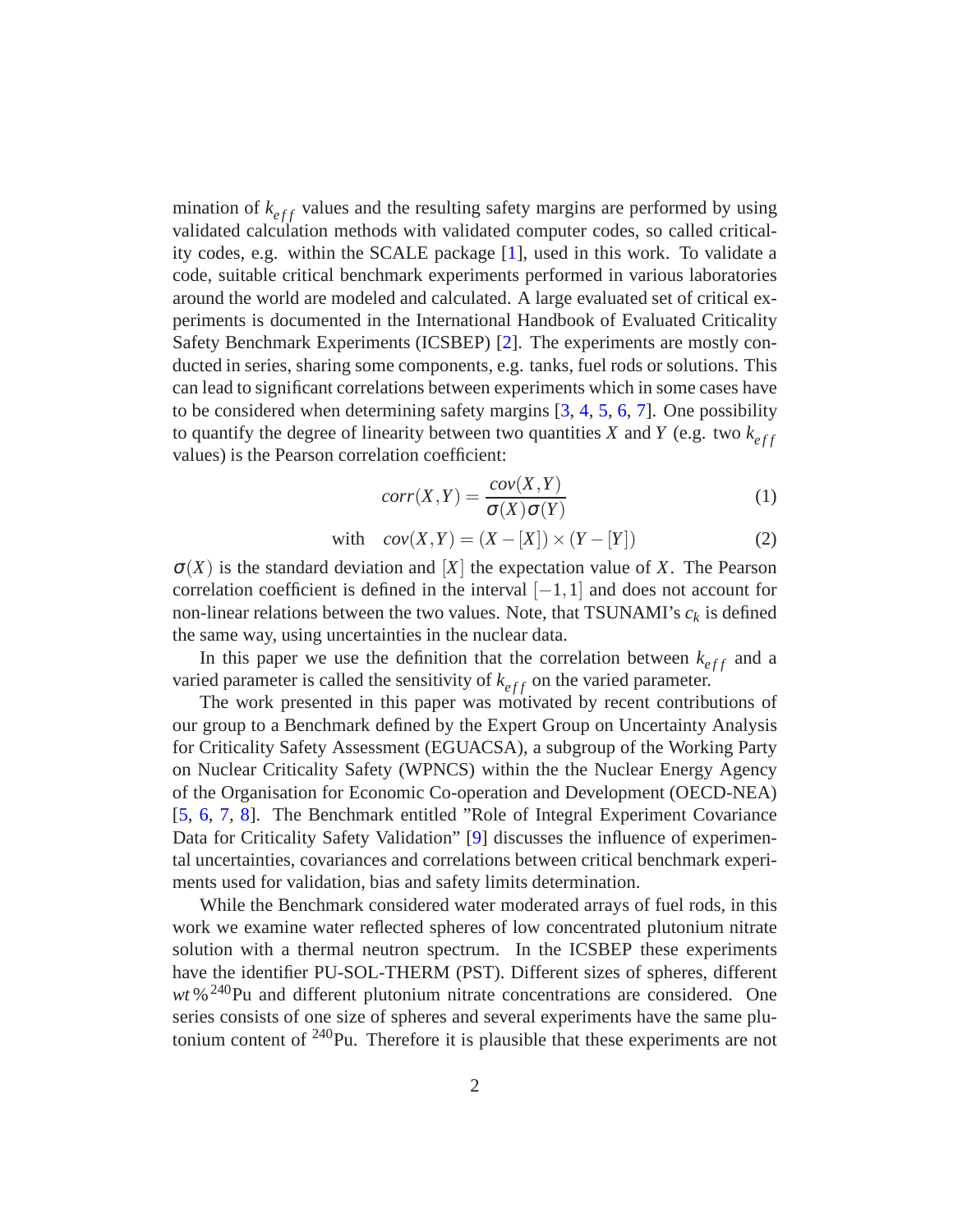statistically independent data sets and that neglecting correlations in a validation process could lead to incorrect results.

In the following work we analyze the experiment series PST-03 to -06, and -20 and -21 and determine their correlation matrix. The paper is structured as follows: Section [2](#page-2-0) describes the experimental setup, section [3](#page-3-0) describes the modeling assumptions. Section [4](#page-7-0) shows the results of the calculation: section [4.1](#page-7-1) shows the  $k_{eff}$  values including nominal values and all uncertainty analysis, [4.2](#page-9-0) the uncertainty analysis due to system parameters, section [4.3](#page-11-0) the correlations due to uncertainties of system parameters, section [4.4](#page-13-0) the correlations due to nuclear data, and section [4.5](#page-14-0) compares our findings with the data given in the DICE databank [\[10\]](#page-18-3). In section [5](#page-15-0) we discuss our results and conclude in section [6.](#page-16-0)

## <span id="page-2-0"></span>**2. Experiments**

A total of 43 experiments from 6 experimental series (PST-03 to -06, and - 20 and -21) was analyzed. All experiments describe plutonium nitrate in aqueous solution, contained in metal spheres. All experiments have a thermal spectrum and are slightly under-moderated. Series PST-03, 04, 05 and 06 have some dissolved iron as impurity in the solution. A list of all experiments can be found in table [1](#page-2-1) showing the 6 calculated series, the considered experiments, the diameter of the spheres in inch, the experimental uncertainty, and if the latter was calculated by the evaluator or assumed from similar experiments.

| Experimental  | Exp.      | # Exp. | Color in | Diameter  | Exp.                      |
|---------------|-----------|--------|----------|-----------|---------------------------|
| series        |           |        | figures  | of sphere | uncertainty               |
| <b>PST-03</b> | $01 - 08$ | 8      | black    | 13"       | 0,0047 assumed worst case |
| <b>PST-04</b> | $01-13$   | 13     | red      | 14"       | 0,0047 assumed worst case |
| <b>PST-05</b> | $01-09$   | 9      | green    | 14"       | 0,0047 assumed worst case |
| <b>PST-06</b> | $01-03$   | 3      | blue     | 15"       | 0,0035 calculated         |
| <b>PST-20</b> | $10-15$   | 6      | purple   | 14"       | 0,0047 calculated         |
| <b>PST-21</b> | $07 - 10$ |        | cyan     | 15.2"     | 0,0025-0,0044 calculated  |

<span id="page-2-1"></span>Table 1: Analyzed experiments.

Almost all spheres consist of stainless steel. Only experiments PST-03-07 and 08 use an aluminum sphere. For series PST-21 a simplified model is assumed, which does not comprise the metal sphere and is corrected to account for the implications of this modification. All spheres were almost completely filled with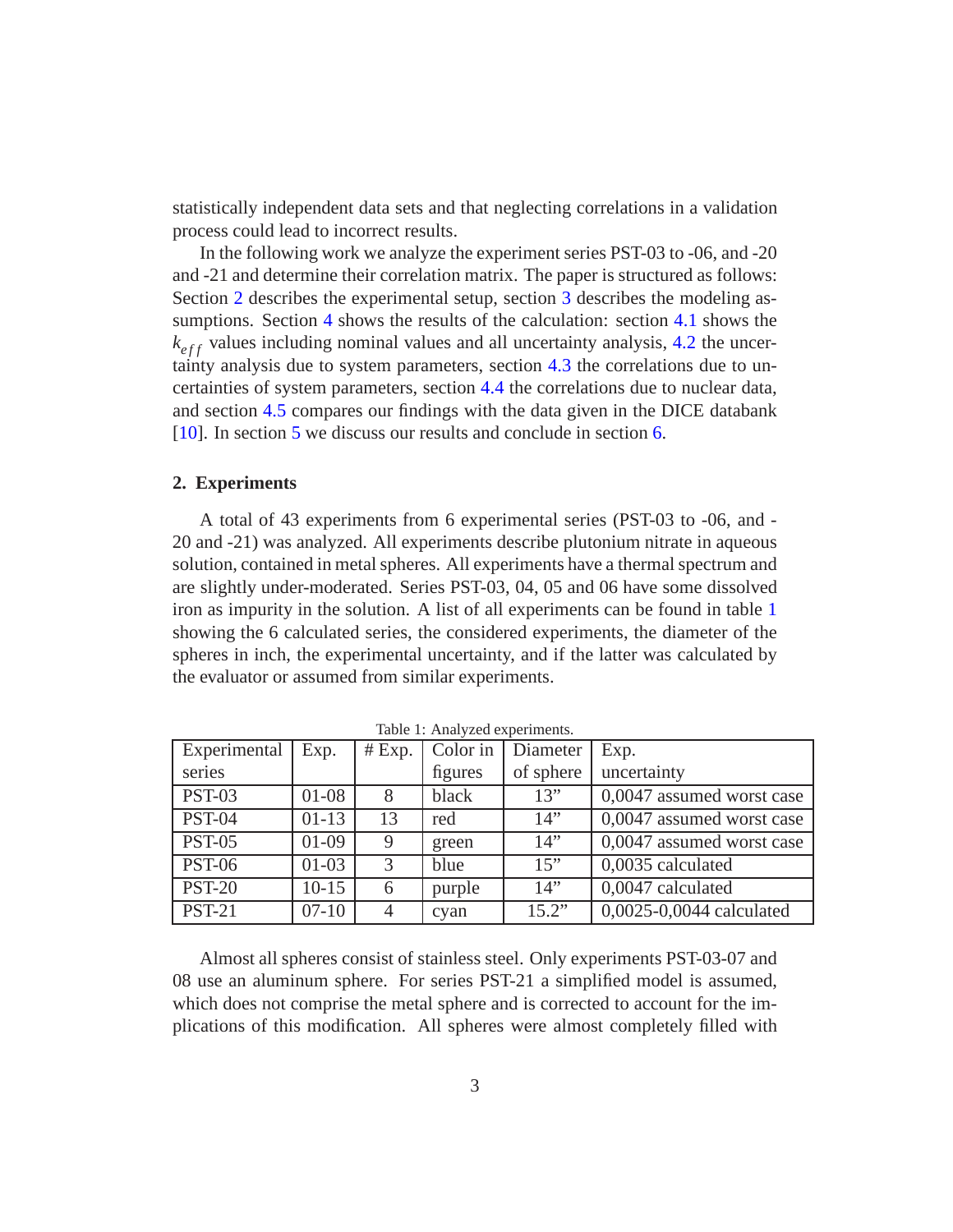solution when reaching criticality. The remaining void was compensated in the experiment description by adjusting the density of the solution. The same was done for the solution in the inlet, the outlet and the instrumentation pipes, the structural components, and the measuring equipment. Experimentally, almost all spheres are submerged in a rectangular water tank with at least 30 cm of surrounding water. Since from a modeling perspective 30 cm of water reflector is equivalent to an infinite water reflector, a spherical approximation of this water is a valid approximation. Only experiments PST-07, 08 and 09 from series 21 are bare spheres without any reflector.

These simplifications and the accompanying compensations allow a very simple, spherical symmetrical computational model of the experiments: the spherical metal tank with the homogeneous plutonium nitrate solution and a surrounding water sphere of 30 cm. Experiments 14 and 15 of series PST-20 have an additional cadmium coating of 0.03 inch (0.762 mm) on the sphere. The detailed descriptions of the experiments in reference [\[2\]](#page-17-1) include all assumptions and simplifications.

#### <span id="page-3-0"></span>**3. Modeling assumptions**

The experiments are modeled with the criticality code sequence CSAS5 of the code packet SCALE 6.1.2 [\[1](#page-17-0)]. The continuous energy cross-section library ce v7 endf based on the ENDF/B-VII library is used for the CSAS5 calculations. The impact of nuclear data uncertainties on  $k_{eff}$  was analyzed with TSUNAMI of the same code package. For these calculations the cross-section library v7- 238 with a 238 energy-group-structure was employed, using CENTRM for the resonance self-shielding calculations.

In the CSAS5 calculations 10.000 neutrons are followed, the first 100 generations are skipped and the calculation is stopped, when the Monte Carlo precision drops below  $1 \times 10^5$ . This value was typically reached after a total of 430 generations.

For the nominal cases, the mass number densities of the solutions, spheres and the surrounding water are taken directly form the experimental description. For plutonium they are given for all isotopes; for nitrogen, hydrogen, oxygen, iron, chrome, nickel, manganese, aluminum and cadmium the natural abundances are used. Figure [1](#page-4-0) shows the  $wt \frac{6^{240}Pu}{r}$  for all experiments, for different series in different colors. Also the two cases with aluminum sphere, the two cases with additional cadmium layers on the outside of the sphere and the three experiments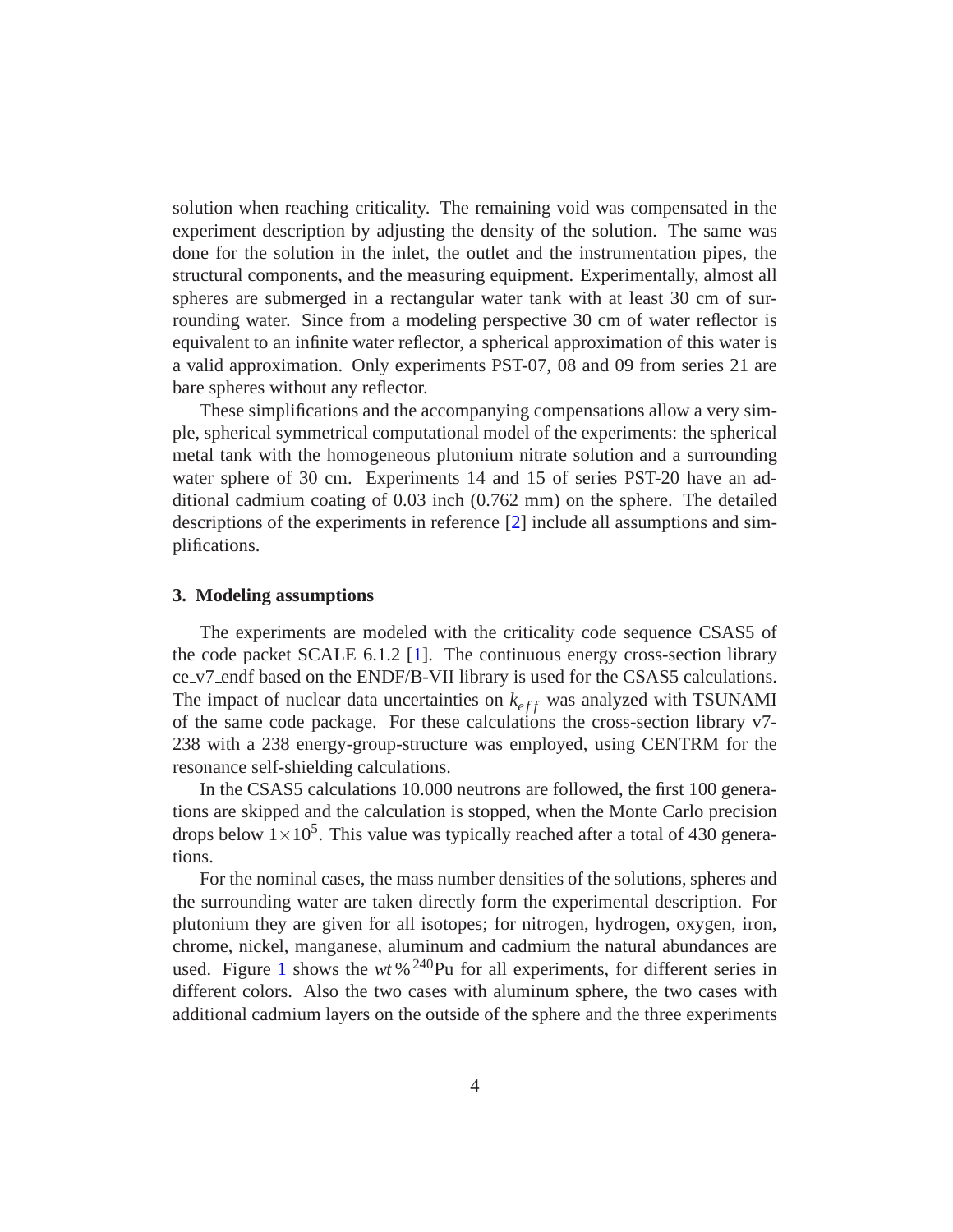

<span id="page-4-0"></span>Figure 1:  $wt \frac{640}{1}$ Pu of all considered cases.

without water reflector are highlighted. The plutonium nuclide vectors for all experiments are given in table [2.](#page-4-1)

| Experimental         |       |           |              | wt % <sup>238</sup> Pu   wt % <sup>239</sup> Pu   wt % <sup>240</sup> Pu   wt % <sup>241</sup> Pu   wt % <sup>242</sup> Pu |       |
|----------------------|-------|-----------|--------------|----------------------------------------------------------------------------------------------------------------------------|-------|
| series               |       |           |              |                                                                                                                            |       |
| $PST-03, 04, 05, 06$ |       | remainder | see fig. 1   |                                                                                                                            |       |
| <b>PST-20</b>        | 0.006 | remainder | see fig. 1   | 0.311                                                                                                                      | 0.009 |
| <b>PST-21</b>        | 0.006 | remainder | see fig. $1$ | 0.283                                                                                                                      | 0.009 |

<span id="page-4-1"></span>Table 2: Plutonium nuclide vector for the experimental series.

For series PST-03, 04, 05, and 06 the given temperature is 300◦ K, for series PST-20 and 21 it is 298° K, following the experimental description. Accordingly, the density of the reflecting water is slightly different:  $0.9965$  g/cm<sup>3</sup> and 0.9970 g/cm<sup>3</sup>. The plutonium densities  $\rho_{Pu}$  in [g/cm<sup>3</sup>] vary for all experiments from around 0.025 to 0.07 due to the varying concentration of plutonium nitrate in water, shown in figure [2.](#page-5-0) With increasing  $\rho_{Pu}$  the moderator-to-fuel ratio decreases, leading to a harder spectrum. This reduced moderation increases the energy of average lethargy causing fission (EALF).

The experiments are correlated, since they share certain system parameters, which are afflicted by experimental uncertainty. In the geometrically rather sim-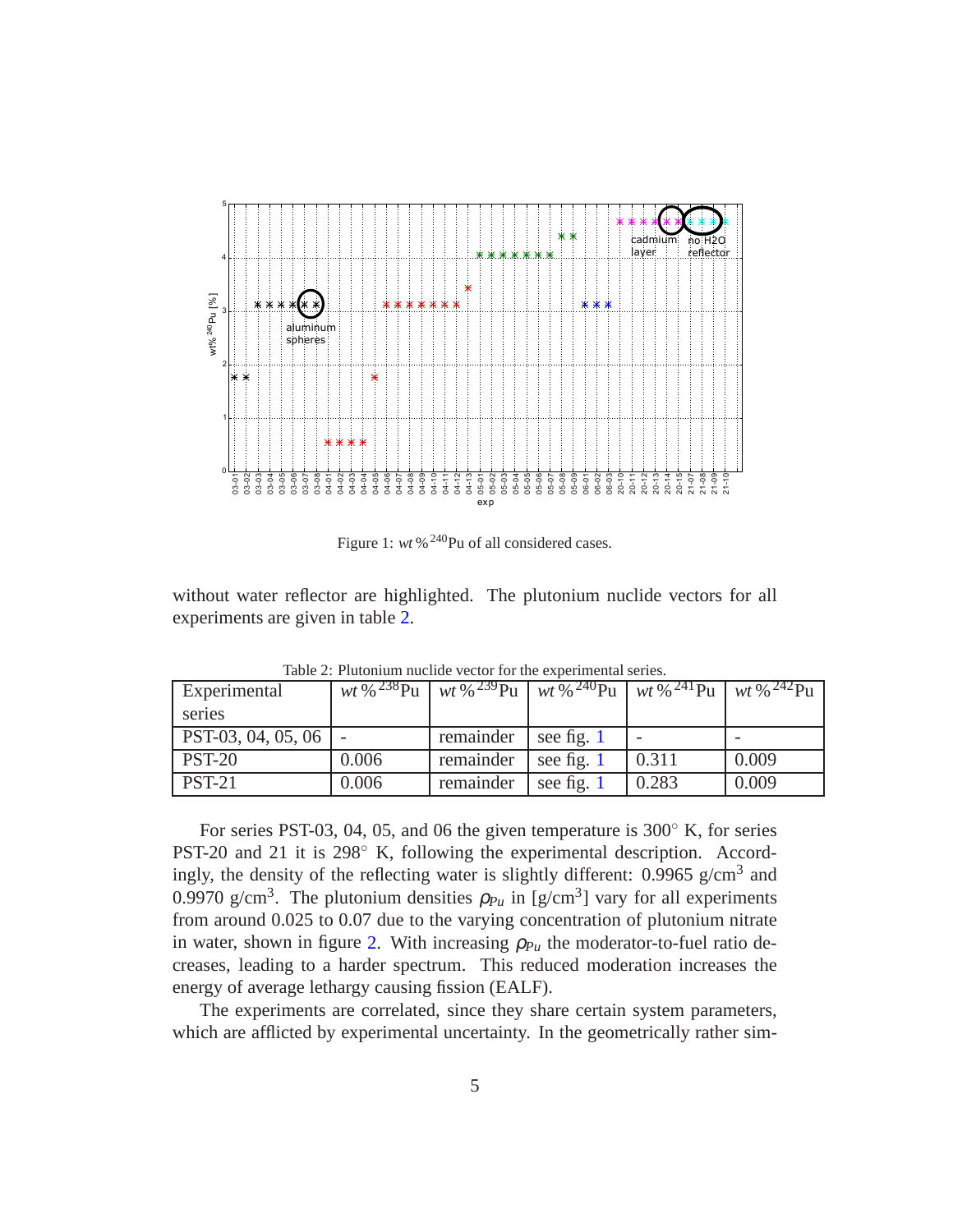

<span id="page-5-0"></span>Figure 2: Plutonium density  $\rho_{Pu}$  of all considered cases.

ple experiments presented in this work, these shared system parameters are the volume of the sphere, the thickness of the wall and the  $wt$ %<sup>240</sup>Pu. It is assumed that experiments with the same values are correlated via these parameters. Since the experimental descriptions do not describe how the solutions are mixed from their individual components, all used densities ( $ρ<sub>Pu</sub>, ρ<sub>NO<sub>3</sub></sub>, ρ<sub>Fe</sub>, ρ<sub>total</sub>$ ) are assumed to be independent for each experiment. The matrix in figure [3](#page-6-0) shows the modeling assumptions for the correlations of varied system parameters. Thereby the parameters are varied mutually for all experiments with the same color box.

For the determination of the correlation coefficients of  $k_{eff}$  values resulting from shared components in different experiments, we applied a full Monte Carlo method. Therein, the variation of system parameters is performed by calculating many samples of the same experiment in which all uncertain parameters are varied simultaneously according to prescribed distribution functions. For this method, the GRS tool SUnCISTT (Sensitivities and Uncertainties in Criticality Inventory and Source Term Tool [\[11\]](#page-18-4)) was utilized. SUnCISTT controls and organizes the sensitivity and uncertainty analysis for each experiment and determines correlations and covariances between experiments.

We choose 250 samples for each experiment and normal distribution functions for all parameters. The uncertain experimental parameters are listed in table [3](#page-7-2) with the standard deviation of the distribution for each series.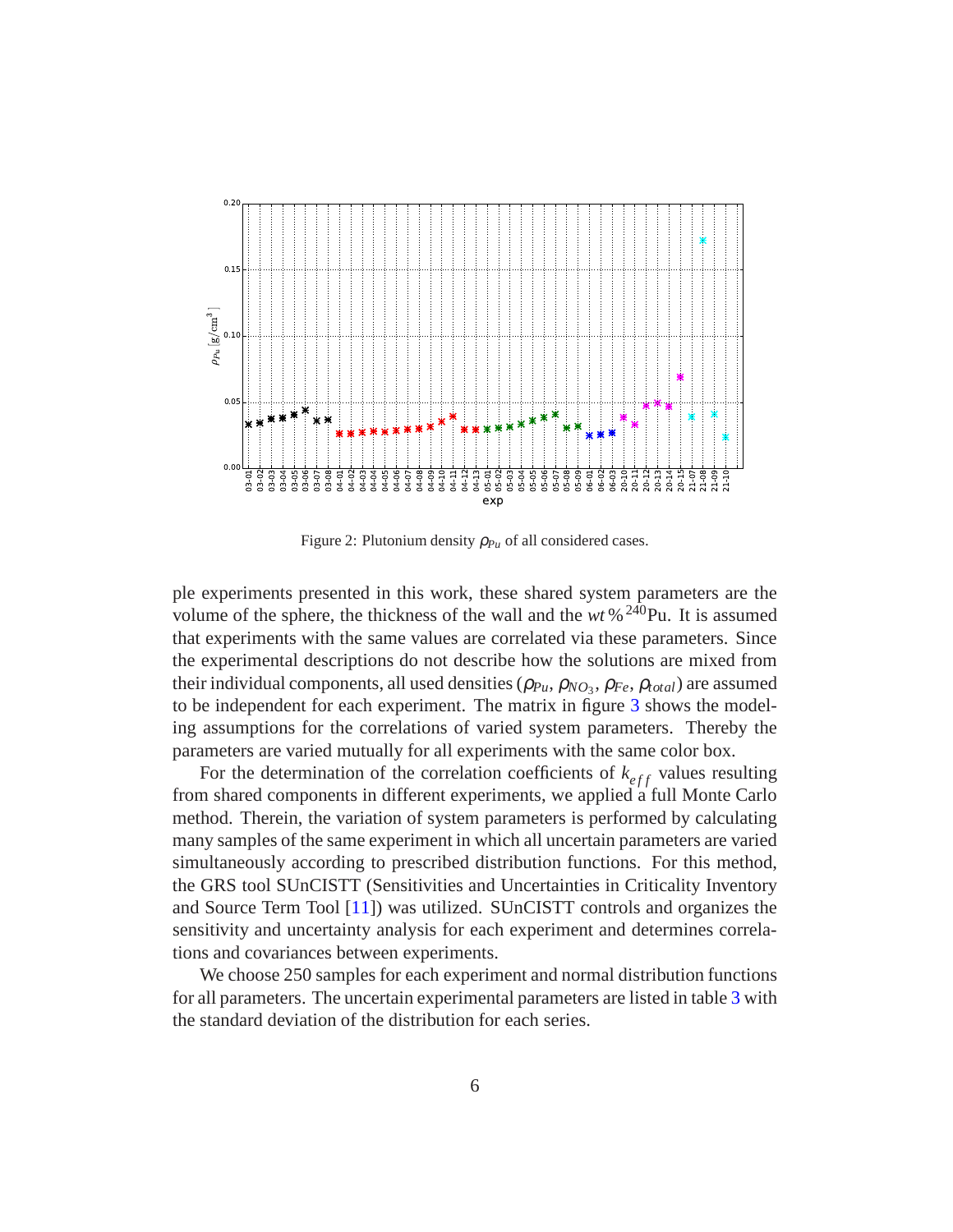| series                | 003 |     |     |     |     |     |     |     | 004 |     |     |     |     |     |     |     |     |     |     |     |     |     |
|-----------------------|-----|-----|-----|-----|-----|-----|-----|-----|-----|-----|-----|-----|-----|-----|-----|-----|-----|-----|-----|-----|-----|-----|
| experiment            | 001 | 002 | 003 | 004 | 005 | 006 | 007 | 008 | 001 | 002 | 003 | 004 | 005 | 006 | 007 | 008 | 009 | 010 | 011 | 012 | 013 |     |
| volume                |     |     |     |     |     |     |     |     |     |     |     |     |     |     |     |     |     |     |     |     |     |     |
| thickWall             |     |     |     |     |     |     |     |     |     |     |     |     |     |     |     |     |     |     |     |     |     |     |
| wt% <sup>240</sup> Pu |     |     |     |     |     |     |     |     |     |     |     |     |     |     |     |     |     |     |     |     |     |     |
| series                | 005 |     |     |     |     |     |     |     |     | 006 |     |     | 020 |     |     |     |     |     | 021 |     |     |     |
| experiment            | 001 | 002 | 003 | 004 | 005 | 006 | 007 | 008 | 009 | 001 | 002 | 003 | 010 | 011 | 012 | 013 | 014 | 015 | 007 | 008 | 009 | 010 |
| volume                |     |     |     |     |     |     |     |     |     |     |     |     |     |     |     |     |     |     |     |     |     |     |
| thickWall             |     |     |     |     |     |     |     |     |     |     |     |     |     |     |     |     |     |     |     |     |     |     |
| wt% <sup>240</sup> Pu |     |     |     |     |     |     |     |     |     |     |     |     |     |     |     |     |     |     |     |     |     |     |

<span id="page-6-0"></span>Figure 3: Correlation of varied system parameters. The colors indicate, for which experiments the corresponding parameter is mutually varied. Identical color means identical model parameters.

The amount of  $^{239}$ Pu (filled up to 100 % Pu), the number densities of the solution and the sphere radii (Pu nitrate, metal, water) for the calculation input are deduced for each sample.

For the generation of the randomly varied parameters a SUnCISTT add-on was used, which was developed in the course of this work and the works presented in references [\[5](#page-17-4), [6](#page-17-5), [7](#page-18-0), [8](#page-18-1)]. The add-on allows to create the random numbers using a configuration file for each experiment. In this file the following values have to be specified: the sample size, the type of separator in the list, for each uncertain parameter the following values: variable name, type of distribution (gaussian, normal,  $β$ , linear-, logarithmic-, or exponential-increase), a seed for the random number generator, details of the distribution (mean and standard deviation or limits of the distribution, type of  $\beta$  distribution or base for logarithm and exponent), number of instances, a comment. The used random number generator is based on a deterministic method using the Mersenne Twister sequence to generate pseudorandom numbers. Thus, by setting the seed equal in two configuration files, the generated random numbers are the same. Accordingly the experiments are correlated via this parameter. For all independent variables, no seeds are specified, so that the random numbers are independent for each experiment. Following the pattern of correlated parameters shown in figure [3,](#page-6-0) the same seeds are preset for equally colored boxes.

The mean values of the derived number density distributions were compared to the nominal values given in the experimental description as a check of plausibility of the calculations (deviation  $< 0.05\%$ ).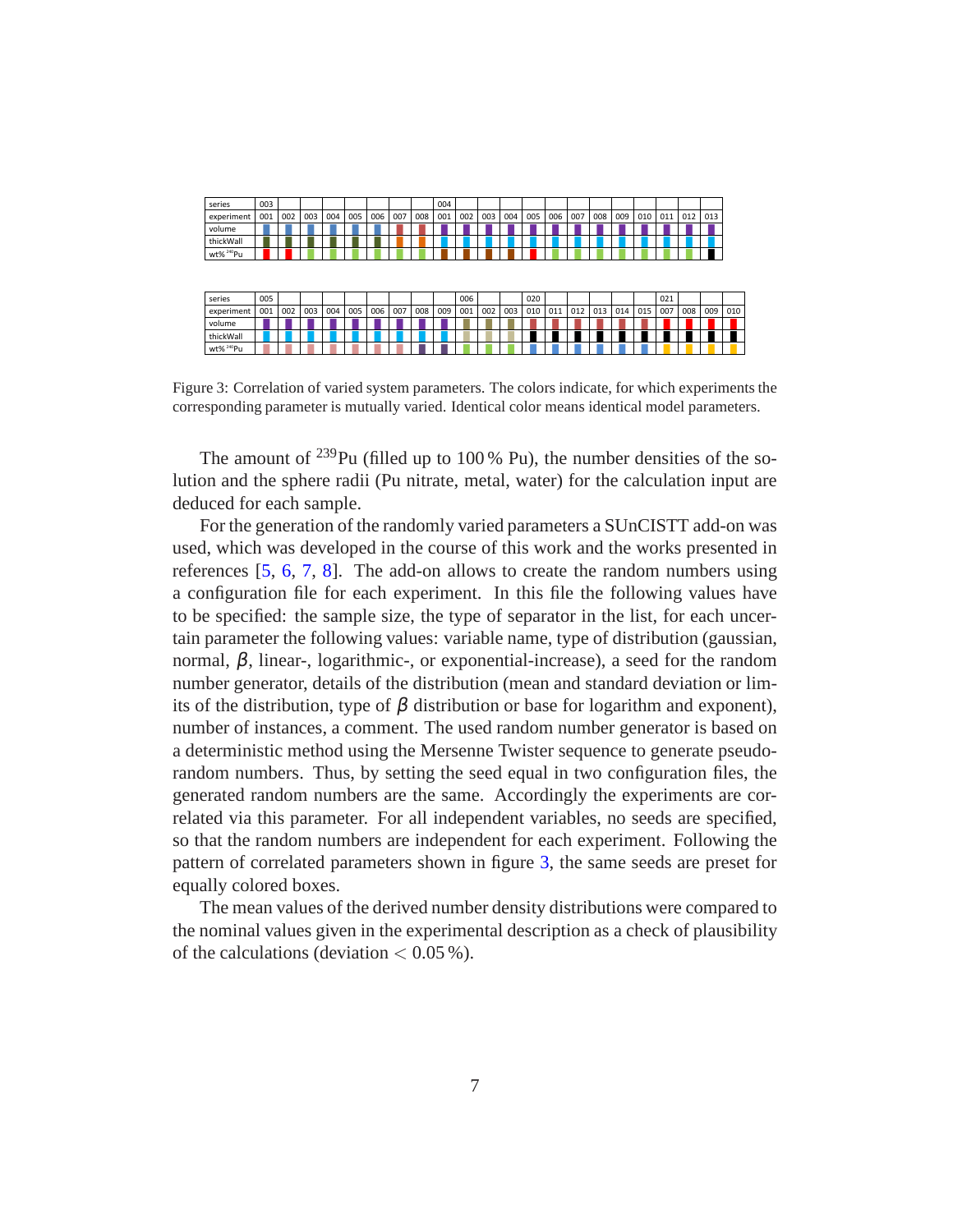| Uncertain              | Variable                          | Uncertainties  |        |  |
|------------------------|-----------------------------------|----------------|--------|--|
| experimental           |                                   | series         | series |  |
| parameters             |                                   | 03, 04, 05, 06 | 20, 21 |  |
| Total density          | $\rho_{total}$                    | 0.03%          | 0.4%   |  |
| Pu density             | $\rho_{Pu}$                       | 1.0%           | 1.0%   |  |
| Fe density in solution | $\rho_{Fe}$                       | 1.4%           |        |  |
| Nitrate density        | $\rho_{NO_3}$                     | 0.6%           |        |  |
| Acid molarity          | $N_a$                             |                | 1.0%   |  |
| Weight % $^{238}$ Pu   | $wt$ % $^{238}$ Pu                |                | 16.67% |  |
| Weight % $^{240}$ Pu   | $wt$ % $^{240}Pu$                 | 7.0%           | 0.75%  |  |
| Weight % $^{241}$ Pu   | $wt \, \% \, {}^{241}\mathrm{Pu}$ |                | 1.93%  |  |
| Weight % $^{242}$ Pu   | $wt \, \% \, {}^{242}\mathrm{Pu}$ |                | 11.11% |  |
| Volume                 | V                                 | 0.3%           | 0.25%  |  |
| Wall thickness         | $r_{wall}$                        | 10.0%          |        |  |
| Temperature $H_2O$     | $T_{H_2O}$                        | 0.09%          | 0.09%  |  |

<span id="page-7-2"></span>Table 3: Uncertain experimental parameters.

#### <span id="page-7-0"></span>**4. Results**

In this section the results of the calculations are presented containing the  $k_{eff}$ values, the sensitivities of  $k_{eff}$  on the varied parameters, the resulting correlations of  $k_{eff}$ , the correlations due to nuclear uncertainties and a comparison to the DICE data bank.

## <span id="page-7-1"></span>4.1.  $k_{eff}$  *values*

Figure [4](#page-8-0) shows the calculated and experimental  $k_{eff}$  values for all 43 experiments and the corresponding  $1\sigma$  deviation. The black crosses show the experimental values  $k_{eff}^{exp} = 1$ , the error bars represent the experimental uncertainties due to the uncertainties of system parameters (see table [1\)](#page-2-1), which were combined by the evaluators via error propagation. The blue crosses indicate the nominal calculations. Also shown are the mean values and standard deviations of the sampling calculations due to the variation of system parameters (red, see section [4.3\)](#page-11-0) and of nuclear data (green, TSUNAMI, see section [4.4\)](#page-13-0).

Compared to the other experiments the two experiments with cadmium coatings of the spheres (PST-20-14 and 15) deviate significantly towards lower values  $(\Delta k_{eff} \approx -0.0112, bzw. -0.0080)$ . Cadmium is a strong neutron absorber in the thermal range, so that effectively the impact of the water reflector is diminished.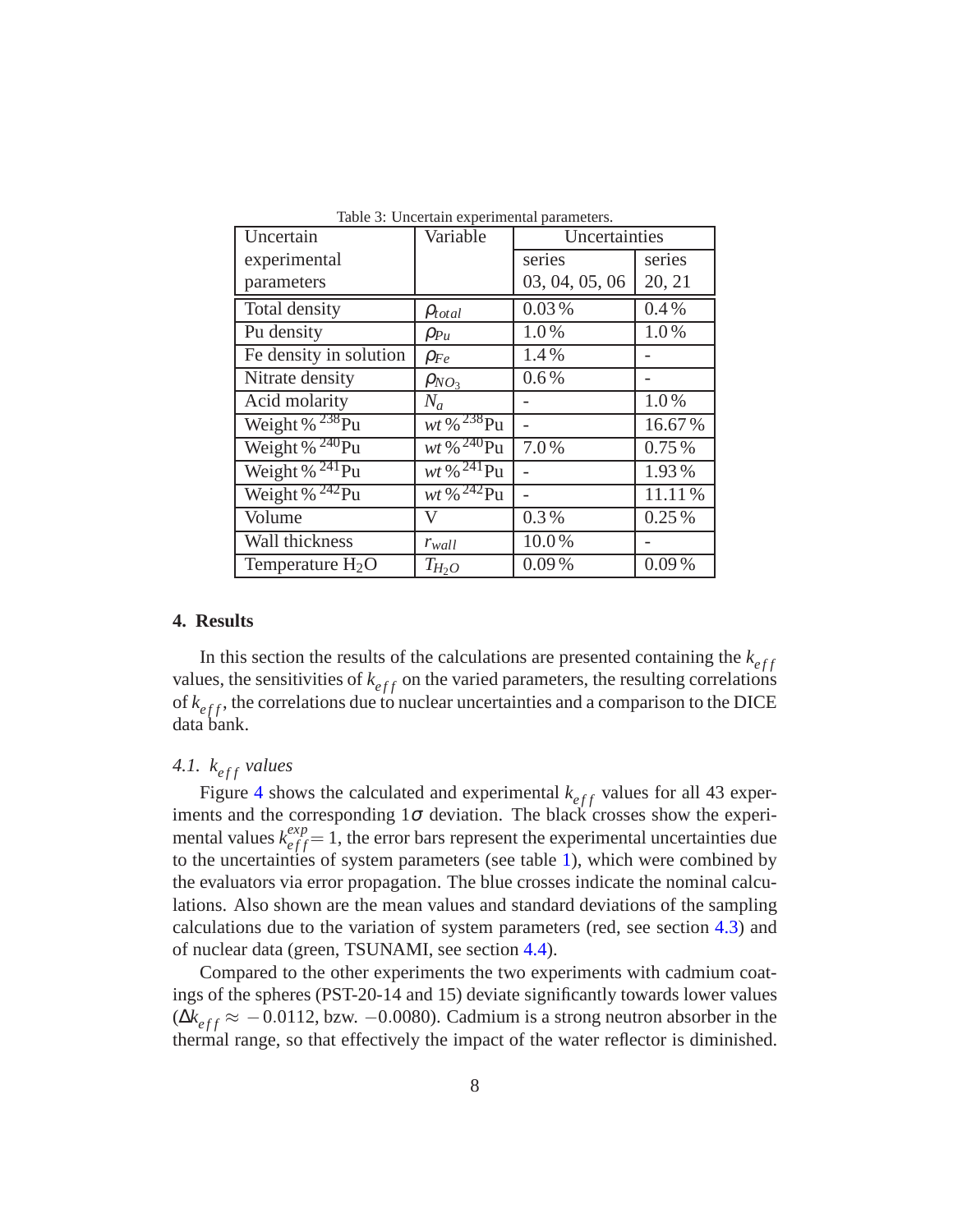

<span id="page-8-0"></span>Figure 4: Range of the calculated  $k_{eff}$  values.

The thickness of 0.03 inch (0.762 mm) used here reduces the thermal neutron flux roughly by a factor of  $6\times10^3$  (calculated from a typical neutron reduction by a factor of  $1 \times 10^5$  per 1 mm cadmium, deduced from a total macroscopic cross sec-tion of 115 cm<sup>-1</sup> [\[12](#page-18-5)]). Therefore these two cases where recalculated by assuming three different thicknesses of cadmium of 0.02 inch (0.508 mm), 0.01 inch (0.254 mm) and 0 inch in order to check, if this variation is the reason for the deviation from the other calculations. The value of 0.02 inch was typical for similar experiments, according to the experimental description. Table [4](#page-8-1) summarizes these calculations.

| Experiment |        | .0.02 inch | 1,0.01 inch |        |
|------------|--------|------------|-------------|--------|
| PST-020-14 | 0.9902 | 0.9912     | 0.9920      | 1.0673 |
| PST-020-15 | 0.9935 | 0.9946     | 0.9949      | 1.0751 |

<span id="page-8-1"></span>Table 4:  $k_{eff}$  values from the variation of the cadmium thickness.

One sees, that the reduction from 0.03 to 0.02 or even only 0.01 inch does not significantly increase  $k_{eff}$  to values comparable to the remaining calculations, so that even a hypothetical gross error in the measurement of the thickness cannot resolve the deviation. On the other hand, the  $k_{eff}$  increases approximately 7% to values of 1.07 if no cadmium is present. Our working hypothesis is, that KENO-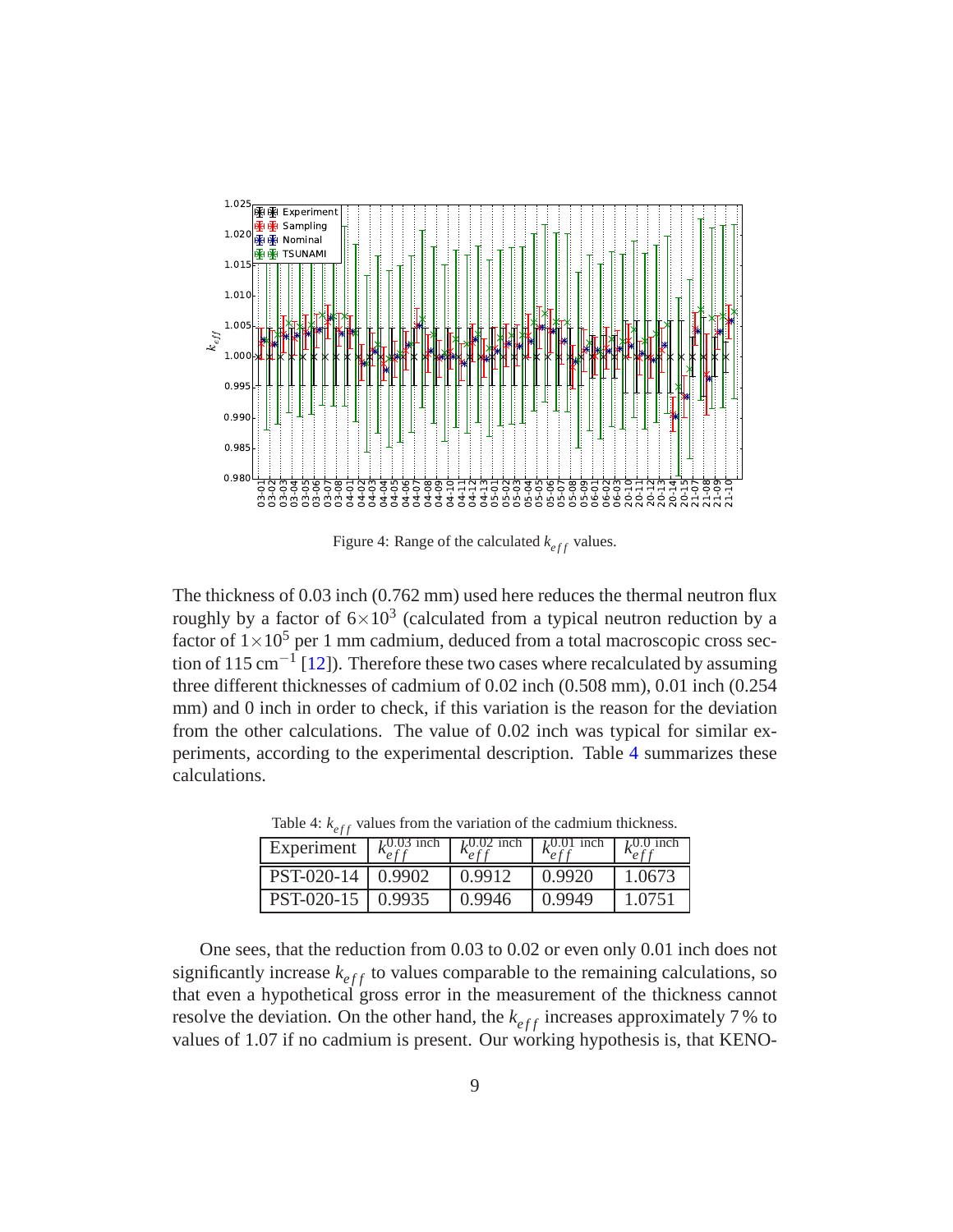Va overestimates the influence of cadmium, possibly due to nuclear cross sections. To determine a systematic effect of cadmium on the validation of criticality codes, further studies have to be performed. The analysis of these two cases shows, that one has to take special care, when validating codes with systems containing cadmium. These two experiments are used in the following with the original assumed 0.03 inch of cadmium coating.

In order to examine the influence of the sphere material on criticality, all calculations were repeated assuming vacuum instead of stainless steal or aluminum. By that the average  $k_{eff}$  increases by about  $\Delta k_{eff} = 0.0099$  compared to the calculation including the spheres (not considering cases with aluminum spheres, cadmium coating and without sphere). This shows the neutron absorbing effect of steal, which is governed by the contained iron with an average thermal absorption cross section of around 2.7 barn. On the other hand, the cases with aluminum spheres and cadmium layers on the sphere show a small decrease of  $k_{eff}$  with removal of the spheres ( $\Delta k_{eff}^{Al} = -0.0018$  and  $\Delta k_{eff}^{Cd} = -0.0048$ ). This can be explained by the also present reflecting effect of the sphere material. Since the absorbing effect of steal is a lot smaller than the one of cadmium, the increase in these cases is much smaller. Aluminum on the other side has a much smaller cross section than steal, so that the much smaller change in  $k_{eff}$  is explicable.

To identify dependencies between  $k_{eff}$  and other physical parameters, a trend analysis was performed against  $\rho_{Pu}$ , the *wt* % <sup>240</sup>Pu,  $\rho_{NO_3}$ , EALF and the ratio of moderator to fuel  $H/Pu_{total}$ . No relevant and significant dependencies of  $k_{eff}$  on these parameters could be identified.

#### <span id="page-9-0"></span>*4.2. Uncertainty analysis*

This section presents the results of an uncertainty analysis performed to deduce to what extent experimental uncertainties influence the calculated  $k_{eff}$  value and which are the leading effects.

The calculated  $k_{eff}$  values and their standard deviations are included in figure [4](#page-8-0) in red. The mean values agree very well with the nominal values. The standard deviation is comparable to the experimental uncertainty, but for series PST-03, 04, 05 and 20 it is 30 - 50 % smaller. This can be attributed to the fact, that for these series, the given experimental uncertainty is not calculated directly, but assumed from calculations of other experiments. For series PST-06 and 21 we find an excellent agreement of the standard deviations and experimental uncertainties.

For all experiments the Pearson correlation coefficients were calculated between the varied parameters and  $k_{eff}$ , shown in figure [5.](#page-10-0) This gives a measure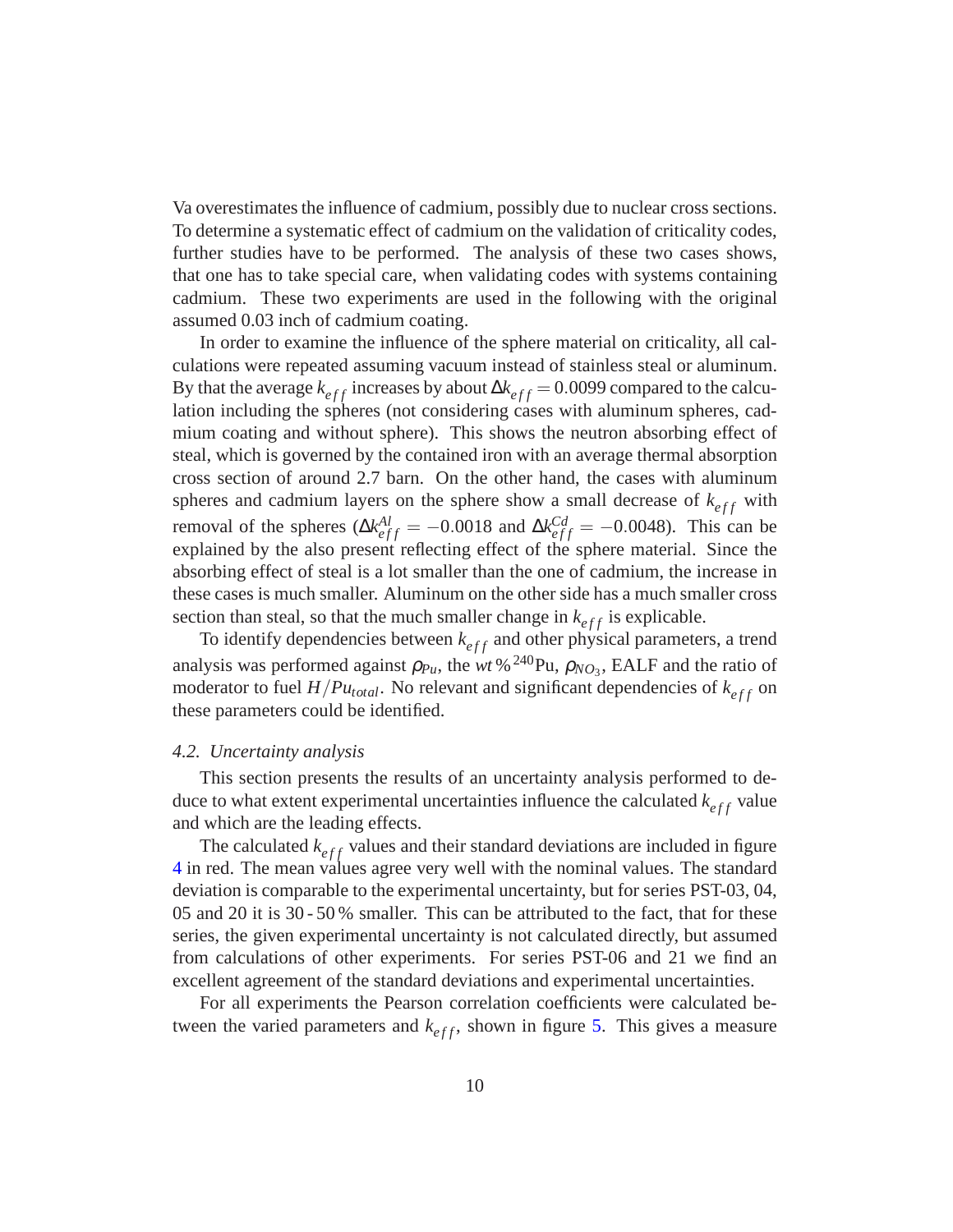

<span id="page-10-0"></span>Figure 5: Sensitivities of  $k_{eff}$  on uncertain parameters for all analyzed experiments. Numerical values shown for mean and the 95% confidence level.

for the influence of the variation of each uncertain parameter on the uncertainty of  $k_{eff}$  and can demonstrate the leading effects. Note that this is not the sensitivity of  $k_{eff}^{e_{ff}}$  on the uncertain parameters, but the sensitivity of  $k_{eff}$  on the actual variation of the uncertain parameters.

For the first four series (PST-03, to -06), the two leading effects are a negative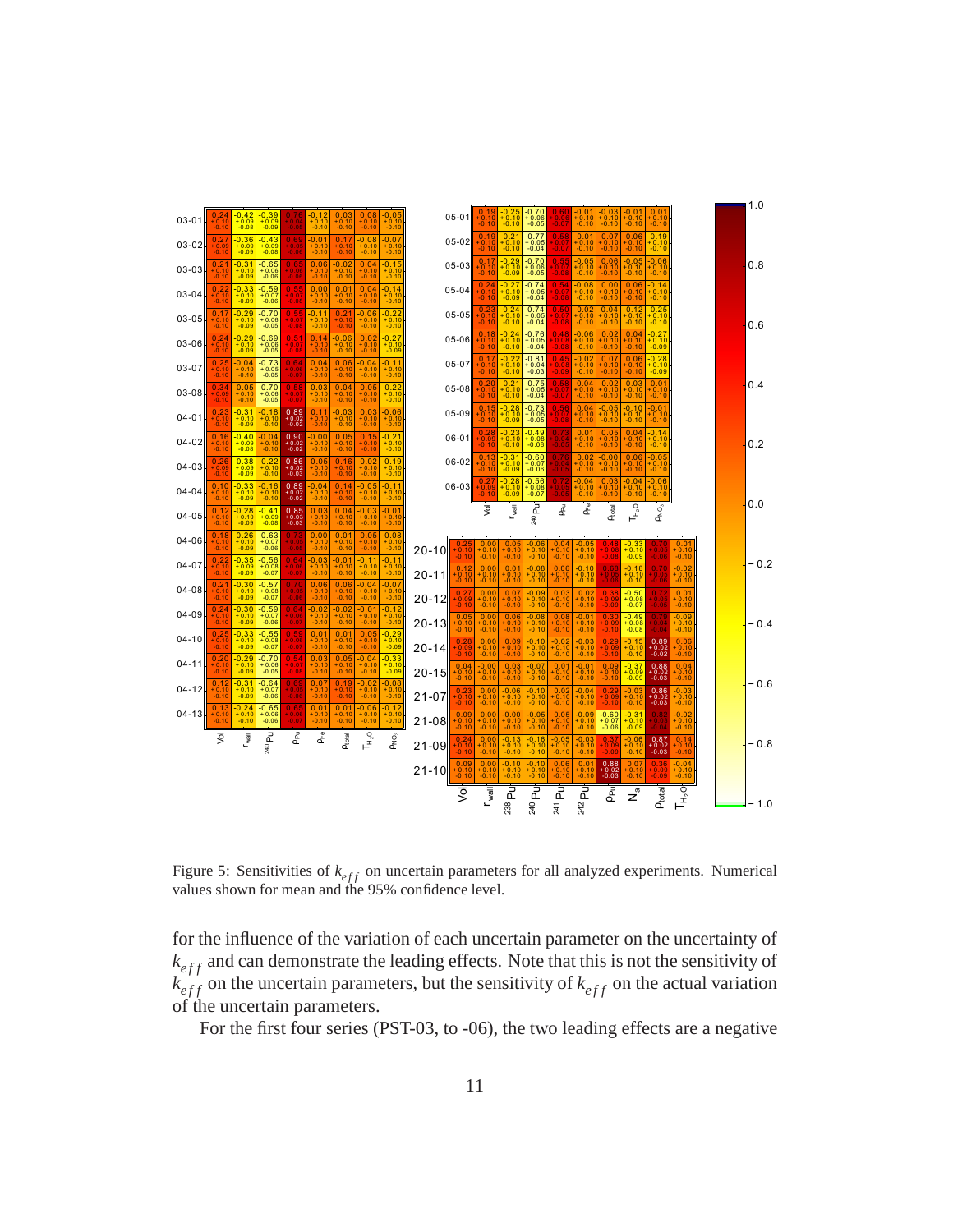correlation between  $k_{eff}$  and *wt* %<sup>240</sup>Pu, and a positive correlation with the Pu density  $\rho_{Pu}$ . The first relation can be explained by the reduction of the most reactive plutonium isotope  $239$ Pu. The second by an increase of plutonium atoms available for fission. The  $k_{eff}$ -decreasing effect of the small decrease of  $H/Pu$  by the increase of  $\rho_{Pu}$  in these under-moderated systems can be neglected. A small positive correlation exists to the sphere volume *V*.

All these correlations are obvious: The more material is present, the higher is  $k_{eff}$ . Also notably is, that the sensitivity to *wt* %<sup>240</sup>Pu increases with *wt* %<sup>240</sup>Pu itself since the absolute variation increases. The small negative correlation with the wall thickness  $r_{wall}$  can be understood by the neutron absorption of stainless steal. Therefore its value is not significantly different from zero for the two experiments with aluminum sphere PST-03-07 and 08. The uncertainty of the density of the impurity iron  $\rho_{Fe}$ , of the total density  $\rho_{total}$  and of the temperature  $T_{H_2O}$ have almost no significant effect on  $k_{eff}$ . For the total solution density  $\rho_{total}$  this is certainly attributed to the very small given uncertainty of only 0.03 % for these experiments.

For the second set of experiments (PST-20 and -21) the situation is slightly different. Here the leading effect is the total solution density  $\rho_{total}$ , which has a 13 times higher uncertainty of 0.4 % leading to a strong positive correlation. Additionally the given uncertainty of  $wt$ %<sup>240</sup>Pu in this second set is a factor of 100 smaller than in the first set, so that its influence on  $k_{eff}$  disappears almost completely. The next effect is a negative correlation with the acid molarity *Na*. An increase of  $N_a$  leads to an increase of  $\rho_{NO_3}$  and a decrease of  $\rho_{H_2O}$ .  $\rho_{NO_3}$  increases the number density of <sup>14</sup>N having a considerable neutron absorbing effect,  $\rho_{H_2O}$ drives the moderation ratio away from its optimum value, both explaining the negative impact on  $k_{eff}$ . The mostly positive correlation with  $\rho_{Pu}$  is evident due to the same effect as for the first set of experiments.

#### <span id="page-11-0"></span>*4.3. Correlations due to system parameter uncertainties*

In this section the calculated correlation coefficients *corr* between the  $k_{eff}$ values of all analyzed experiments are discussed. The different experiments are correlated due to shared system parameters (figure [3\)](#page-6-0). In general, the correlation values range from slightly negative values to 0.7, but most correlation coefficients are in the range of [−0.1,0.3]. Since the error of *corr* is in the range of 0.1 for values around *corr* = 0 for the used 250 samples [\[7\]](#page-18-0), most correlations between experiments can be considered statistically not or only slightly significant. Higher correlation coefficients can be found within the experimental series PST-03 (experiments 03 to 08), PST-04 (experiments 06 to 12), PST-05 (experiments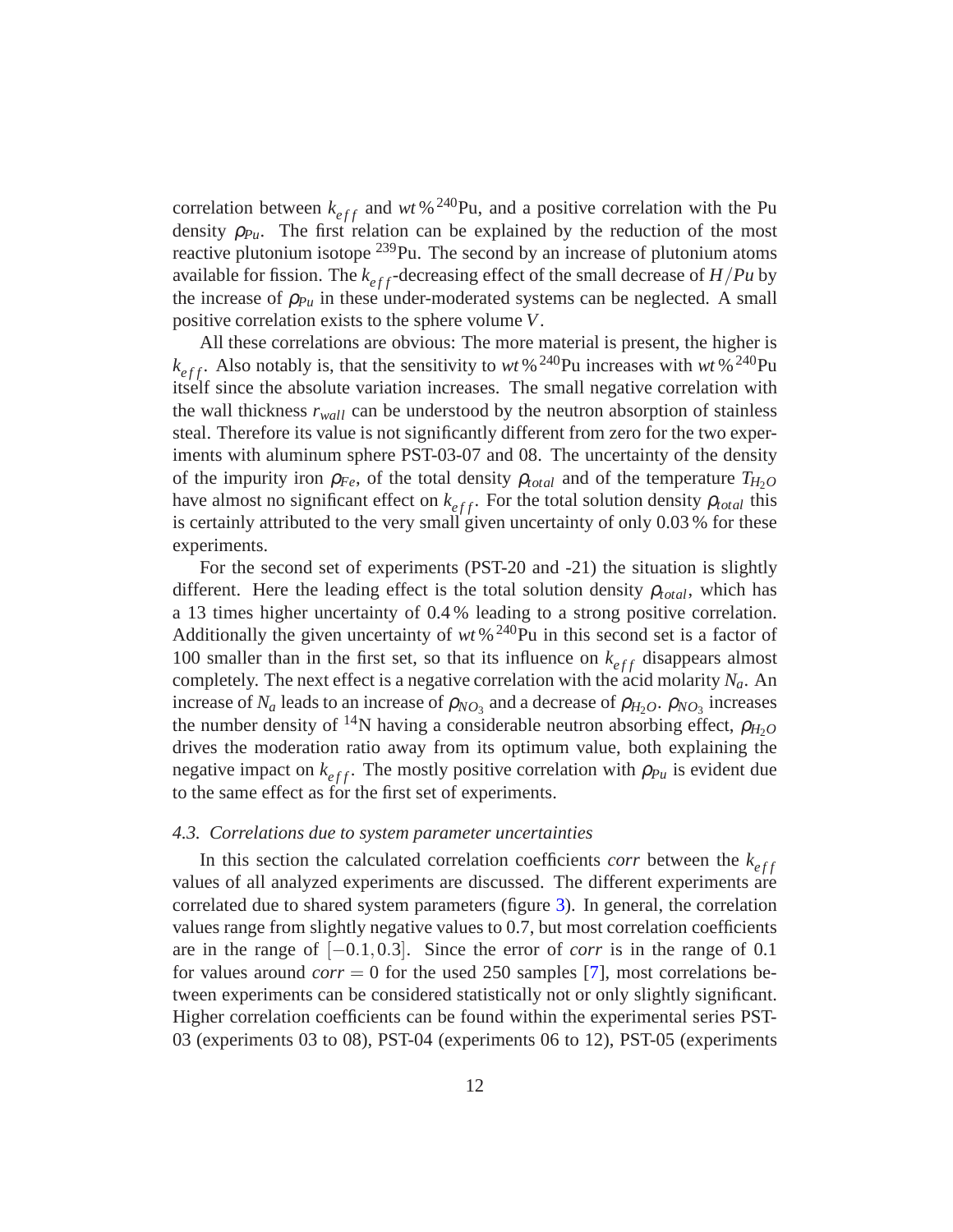

<span id="page-12-0"></span>Figure 6: Correlation matrix of  $k_{eff}$  between all experiments due to the partly mutual variation of uncertain system parameters.

01 to 07 and 08, 09) and PST-06 (experiments 01 to 03). Further, three blocks of higher correlation coefficients between experimental series can be identified: Experiments PST-03-03 to -08 with PST-04-06 to -12 and experiments PST-06-01 to -03, and PST-04-06 to -12 with PST-06-01 to -03.

All cases of series PST-20 and 21, PST-04-01 to -05 and -13 are uncorrelated to the others. This can be explained, since the sensitivities of  $k_{eff}$  on the mutual varied parameters are much smaller than the ones on the individually varied parameter.

Comparing the results shown in figure [6](#page-12-0) with figure [3](#page-6-0) one can see, that almost all blocks of higher correlations are due to the same  $wt$ %<sup>240</sup>Pu. This is the only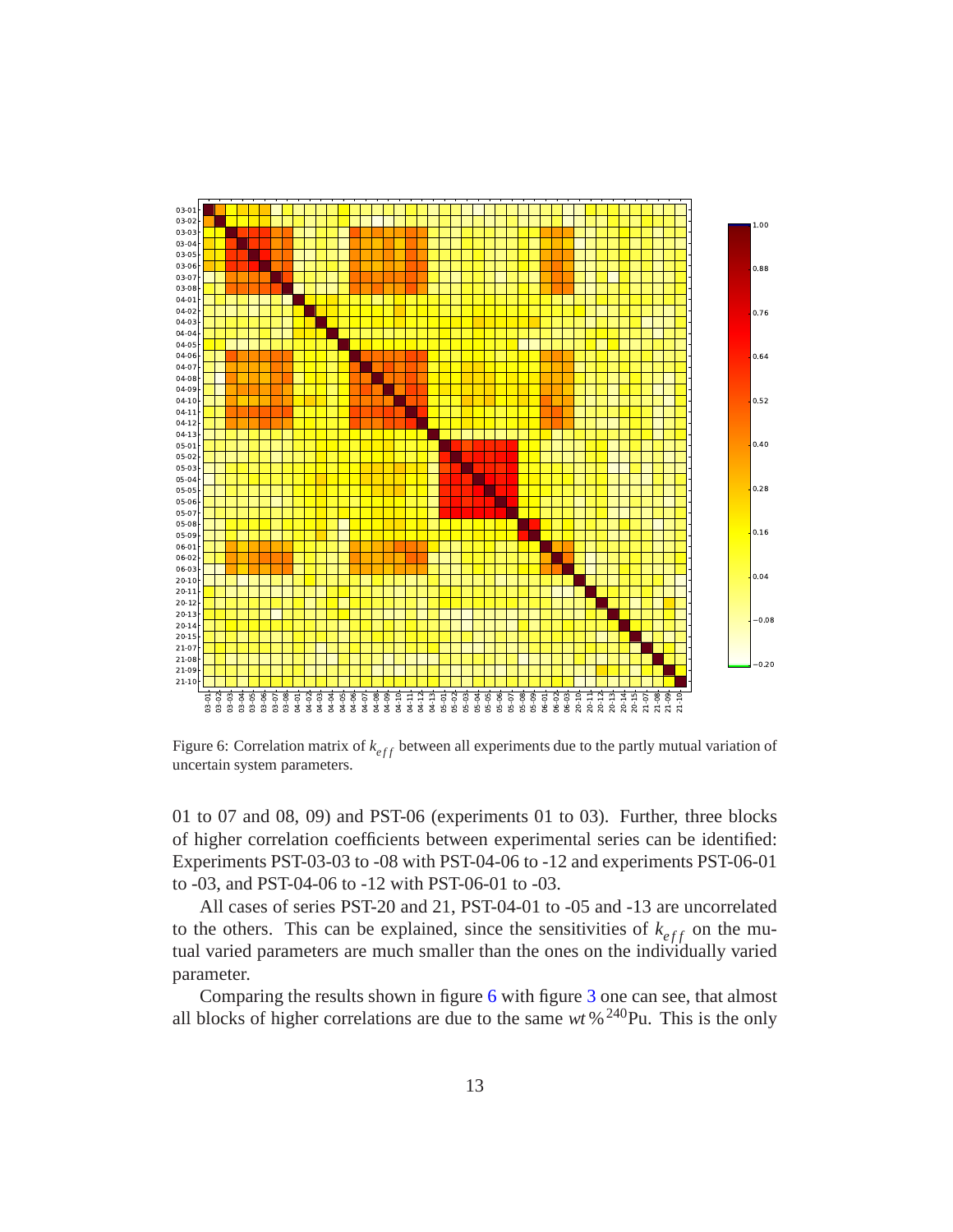one of the two leading effects of the sensitivity of  $k_{eff}$ , which is varied mutually: PST-03-01 and -02, PST-03-03 to -08, PST-04-06 to -12, PST-05-01 to -07, PST-05-08 and -09, PST-06-01 to -03, and PST-03-03 to PST-03-08 with PST-04-06 to -12 and with PST-06-01 to -03.

## <span id="page-13-0"></span>*4.4. Correlations due to nuclear data uncertainties*



<span id="page-13-1"></span>Figure 7: Correlation matrix of  $k_{eff}$  between all experiments due to uncertainties in the nuclear data. All values are above 0.95. Note the different color scale w.r.t. figure [6.](#page-12-0)

The correlations between experiments due to uncertainties in the nuclear data were examined. While the correlations due to system parameters are strongly depending on the interpretation of the given experimental data, the uncertainties of the involved nuclear processes mainly depend on the material composition and the choice of the cross section library including its covariance matrix. They can be assumed independent from system parameter uncertainties. We used the sequence TSUNAMI-3D-5K to calculate the sensitivities of  $k_{eff}$  on the nuclear processes.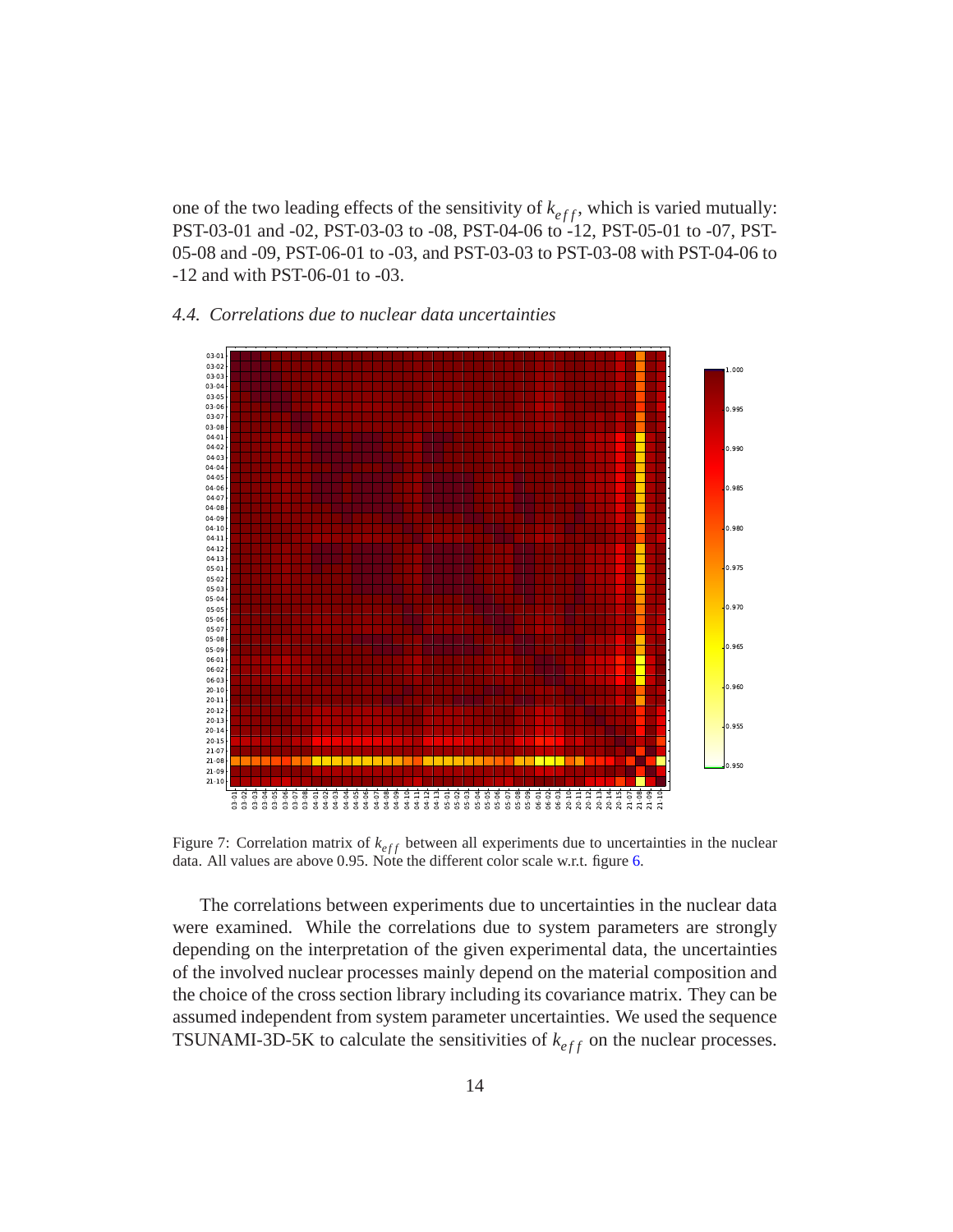**TSUNAMI-IP** was used to infer the correlation values  $c_k$  between experiments due to these processes.

The  $k_{eff}$  values and their uncertainties due to nuclear data are added to figure [4](#page-8-0) in green. The nominal values of the TSUNAMI calculations are higher than the calculations with CSAS5. One possible explanation is the use of different cross section libraries (continuous energy in CSAS5 and 238-group structure in TSUNAMI). Their uncertainties due to nuclear data uncertainties are clearly dominant over the uncertainties due to system parameters. This was already found for the LEU-COMP-THERM experiments in references [\[5,](#page-17-4) [6,](#page-17-5) [7,](#page-18-0) [8\]](#page-18-1).

The  $c_k$  values between all experiments except PST-21-08 have values above 0.98 and can be assumed to be identical in terms of sensitivity to nuclear data. Due to its different moderation ratio, experiment PST-21-08 has slightly lower correlations with the other experiments down to 0.96, but still shows very high values.

#### <span id="page-14-0"></span>*4.5. Comparison with DICE*

Our results can be compared to available data of the "Database for the International Criticality Safety Benchmark Evaluation Project" (DICE [\[10\]](#page-18-3)). DICE is still in the development phase and also subject to possible data entry errors and omissions. However, it provides some information on correlations on a vast number of experimental series described in the ICSBEP Handbook [\[2](#page-17-1)]. The relevant data for our analysis is shown in table [5.](#page-15-1) There is no data available neither for the correlation of PST-21 nor for results on the case level details. A  $"+"$ -sign indicates strong correlations between experiments when one or several uncertain benchmark parameters are correlated, which are major contributors to the overall benchmark  $k_{eff}$  uncertainty. A "(+)"-symbol indicates a 100% correlation.

The currently limited data in DICE does only partly agree with the findings of our more detailed analysis (figure  $6$ ). On one side, we also found statistically significant correlation coefficients between series for experiments PST-03-03 to -08 with PST-04-06 to -12 and PST-06. However all these cases have correlation coefficients below 0.6.

On the other side, all experiments of PST-20, PST-04-01 to -05 and -13 show no statistically significant correlation coefficients with any other investigated experiment.

Table [6](#page-15-2) shows the values corresponding to the E-metric in TSUNAMI, which is the dot product between sensitivity vectors. The values are the mean values taken over all case level detail values and taken directly from [\[10\]](#page-18-3). There is no weighting by nuclear data covariances because the intent is to show how similar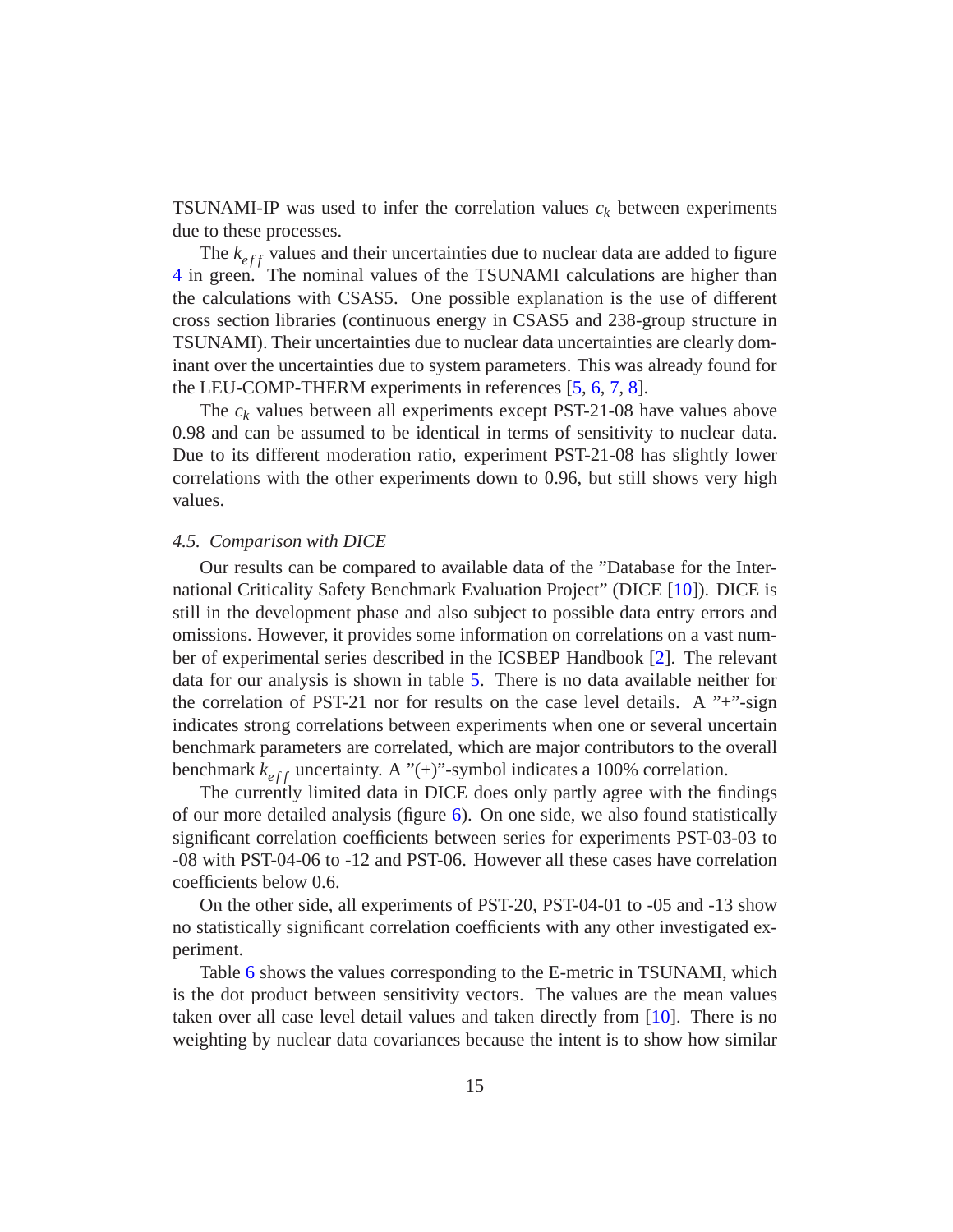|               | <b>PST-03</b> | <b>PST-04</b> | <b>PST-05</b> | <b>PST-06</b> | <b>PST-20</b> |
|---------------|---------------|---------------|---------------|---------------|---------------|
| <b>PST-03</b> |               |               |               |               |               |
| <b>PST-04</b> |               |               |               |               |               |
| <b>PST-05</b> |               |               |               |               |               |
| <b>PST-06</b> |               |               |               | $^{+}$        |               |
| <b>PST-20</b> |               |               |               |               |               |

<span id="page-15-1"></span>Table 5: Information on possible correlations due to shared experimental components taken from [\[10](#page-18-3)]. A "+"-sign indicates strong correlations, a "(+)"-symbol 100% correlation.

|               | <b>PST-03</b> | <b>PST-04</b> | <b>PST-05</b> | <b>PST-06</b> |
|---------------|---------------|---------------|---------------|---------------|
| <b>PST-03</b> | 999           | 997           | 998           | 995           |
| <b>PST-04</b> | 997           | 999           | 998           | 998           |
| <b>PST-05</b> | 998           | 998           | 999           | 997           |
| <b>PST-06</b> | 995           | 998           | 997           | 1000          |

<span id="page-15-2"></span>Table 6: Evaluation level correlation due to nuclear data taken from [\[10\]](#page-18-3). The numeric values lie between -1000 and 1000 and are averages of the case level correlations between the evaluations.

the sensitivities are between cases. A value of 1000 indicates identity and would be comparable to a correlation coefficient of 1 in our figure [7.](#page-13-1) Our *c<sup>k</sup>* values are in very good agreement with the data given in DICE.

## <span id="page-15-0"></span>**5. Discussion**

We investigated correlations of  $k_{eff}$  values of a set of 43 critical experiments of plutonium nitrate spheres in aqueous solution. The experiments were conducted in 6 series and are described as PU-SOL-THERM series number 03, 04, 05, 06, 20, and 21 in the ICSBEP handbook [\[2](#page-17-1)]. To derive correlation coefficients due to experimental uncertainties we performed a full Monte-Carlo analysis using SUn-CISTT  $[11]$  to steer the CSAS5 sequence of SCALE 6.1.2  $[1]$ . The correlation coefficients due to nuclear data uncertainties were calculated using TSUNAMI of SCLAE 6.1.2. The latter are in concordance with values given in [\[10\]](#page-18-3).

The assumptions made to model the experimental data and to calculate the  $k_{eff}$  values are described in detail in section [3.](#page-3-0) All calculated  $k_{eff}$  results are within  $1\sigma$  agreement with the experimental values except for two cases (figure [4\)](#page-8-0). Our  $k_{eff}$  results for the experiments with cadmium coatings of the sphere (PST-20-14 and 15) deviate from the experimental value. We found, that the reduction from 0.03 to 0.01 inch of cadmium coating does not significantly increase  $k_{eff}$  to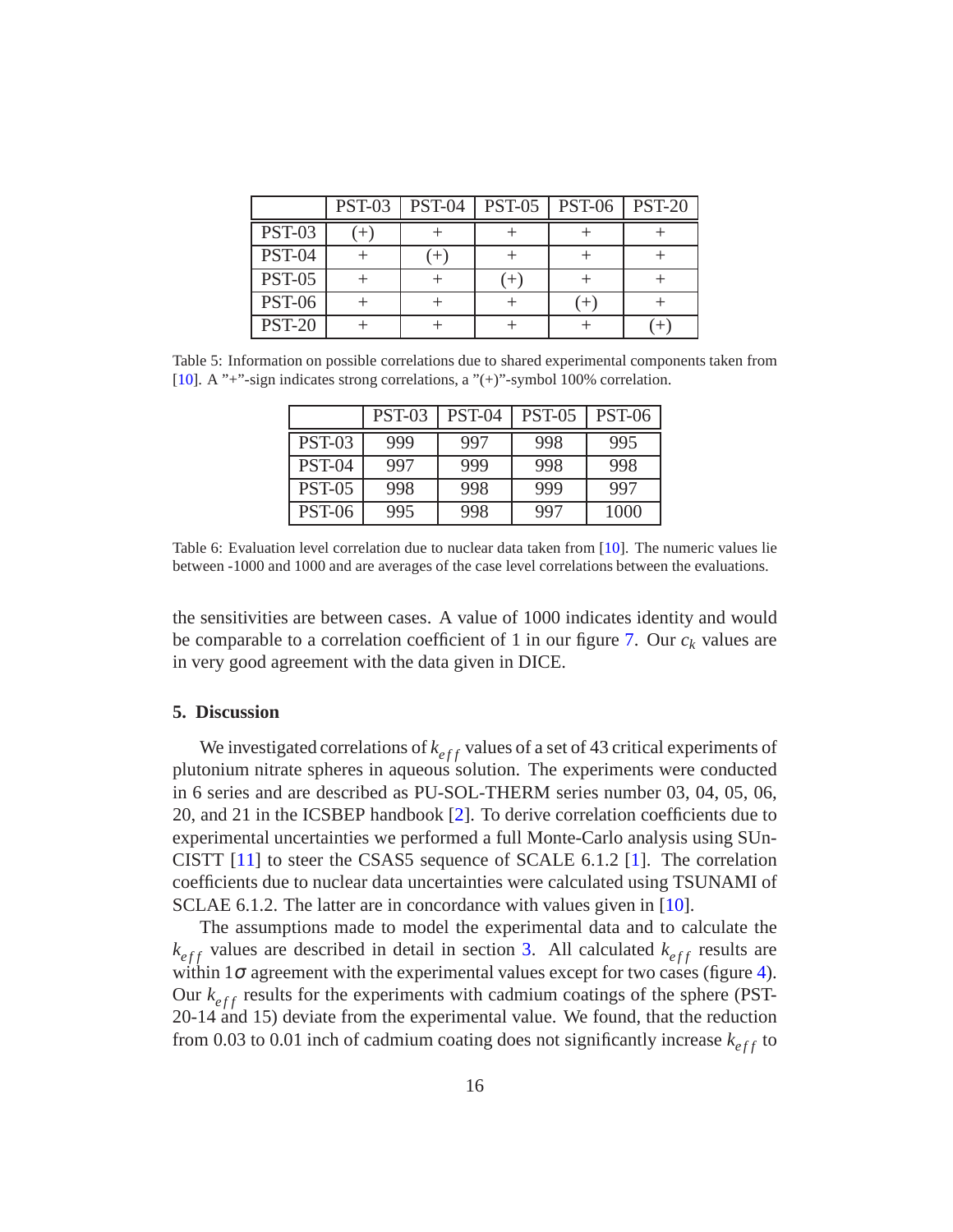values comparable to the experimental values. On the other hand,  $k_{eff}$  increases by approximately 7 % to values of 1.07 if no cadmium is present. Our analysis overestimates the influence of cadmium, possibly due to the cadmium nuclear cross sections in the used continuous energy library.

We determined the correlation coefficients due to shared uncertain modeling parameters (figure [3\)](#page-6-0) and presented them color coded in figure [6.](#page-12-0) The correlation coefficients are found to be low and only for some experiments(PST-05-01 to -07) reaching values around  $corr \approx 0.7$ . All other experiments have smaller correlation coefficients and most of them statistically not significant.

The only variation introducing a correlation effect between different series is the identical  $wt \frac{6^{240}Pu}{v}$  of the experiments PST-03-03 to -08, PST-04-06 to -12, and PST-06. These results support on the one hand the data provided by DICE [\[10\]](#page-18-3) for possible correlations of experiments in the series PST-03 to -06. On the other hand, we found, that for these experiments, the correlation due to shared experimental components are small and are likely to have a negligible effect in validation procedures. We find further, that certain experiments (PST-03-01 and -02, PST-04-01 to -05 and -13, series PST-20 and -21) have no statistical significant correlation coefficient with experiments from any other series. The shared components for these experiments do not introduce correlations due to their small given uncertainty in the experimental description. This is in contrast to e.g. our findings for lattices of fuel rods, where shared experimental components can introduce large correlation coefficients in the data [\[5,](#page-17-4) [7](#page-18-0), [8\]](#page-18-1) due to higher sensitivities of  $k_{eff}$  to these shared components and their corresponding uncertainties.

## <span id="page-16-0"></span>**6. Conclusion**

To determine a possible systematic effect of cadmium on the validation of criticality codes further work has to be done. We found that our analysis overestimates the influence of cadmium in PST-20-14 and -15, possibly due to the cadmium nuclear cross sections. However, one has to take special care, when validating codes with systems containing cadmium.

We found for our calculations that the presence of shared components within an experimental series does not necessarily lead to statistically significant values of correlation coefficients. If the shared experimental components are very well known in the sense of comparable small uncertainties or if these components play only a minor role on  $\Delta k_{eff}$  (determined e.g. by means of a sensitivity analysis), the effect on the correlation coefficient is negligible. We conclude, that for the determination and understanding of correlation coefficients it seems to be inevitable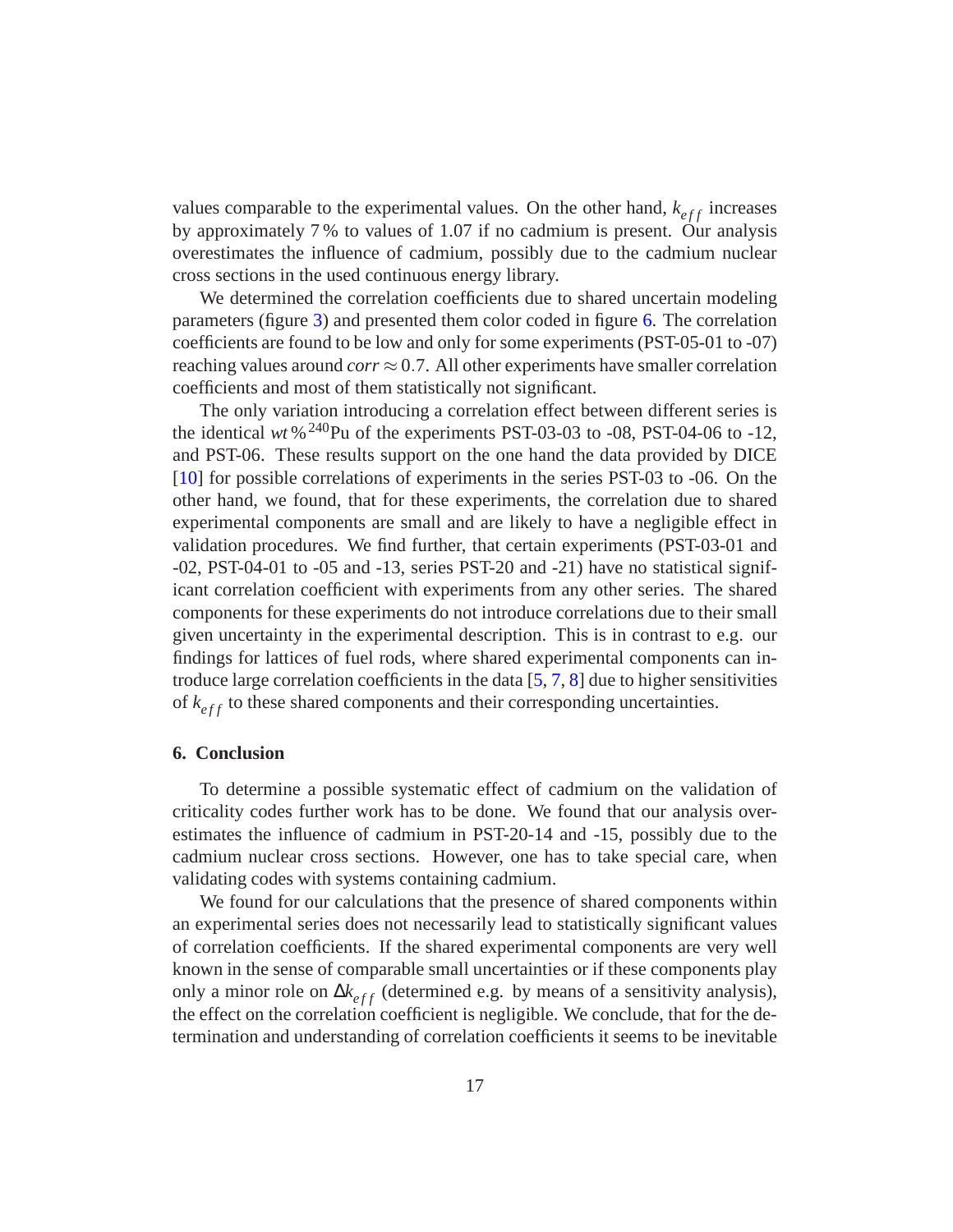to perform a detailed sensitivity analysis of the underlying modeling assumptions and a thorough review, analysis and interpretation of the experimental description.

## **Acknowledgments**

The work was funded by the German Federal Ministry for the Environment, Nature Conservation, Building, and Nuclear Safety, and supported by the German Federal Office for Radiation Protection. We thank Tatiana Ivanova and Ian Hill for their help in using DICE.

## **References**

### **References**

- <span id="page-17-0"></span>[1] SCALE: "A Comprehensive Modeling and Simulation Suite for Nuclear Safety Analysis and Design", Version 6.1, Oak Ridge National Laboratory, Oak Ridge, Tennessee, June 2011. Available from Radiation Safety Information Computational Center at Oak Ridge National Laboratory as CCC-785, ORNL/TM-2005/39, 2011.
- <span id="page-17-1"></span>[2] OECD-NEA: "International Handbook of Evaluated Criticality Safety Benchmark Experiments", Nuclear Science Committee, NEA/NSC/DOC(95)03, 2014.
- <span id="page-17-2"></span>[3] A. Hoefer, O. Buss, M. Hennebach, M. Schmid, and D. Porsch: "MOCABA: general Monte Carlo-Bayes procedure for improved predictions of integral functions of nuclear data", Annals of Nuclear Energy, 77:514521, 2014.
- <span id="page-17-3"></span>[4] V. Sobes, B. T. Rearden, D. E. Mueller, et al: "Upper Subcritical Calculations Based on Correlated Data", in: Proc. ICNC 2015, Sept. 13-17, 2015, Charlotte, North Carolina, USA, 2015.
- <span id="page-17-4"></span>[5] E. Peters, F. Sommer, and M. Stuke: "Impact of correlated data in validation procedures", in: Proc. ICNC 2015, Sept. 13-17, 2015, Charlotte, North Carolina, USA, 2015.
- <span id="page-17-5"></span>[6] E. Peters, F. Sommer, and M. Stuke: "The bumpy road to code validation including correlations", in: Proc. Physor 2016, 2016.